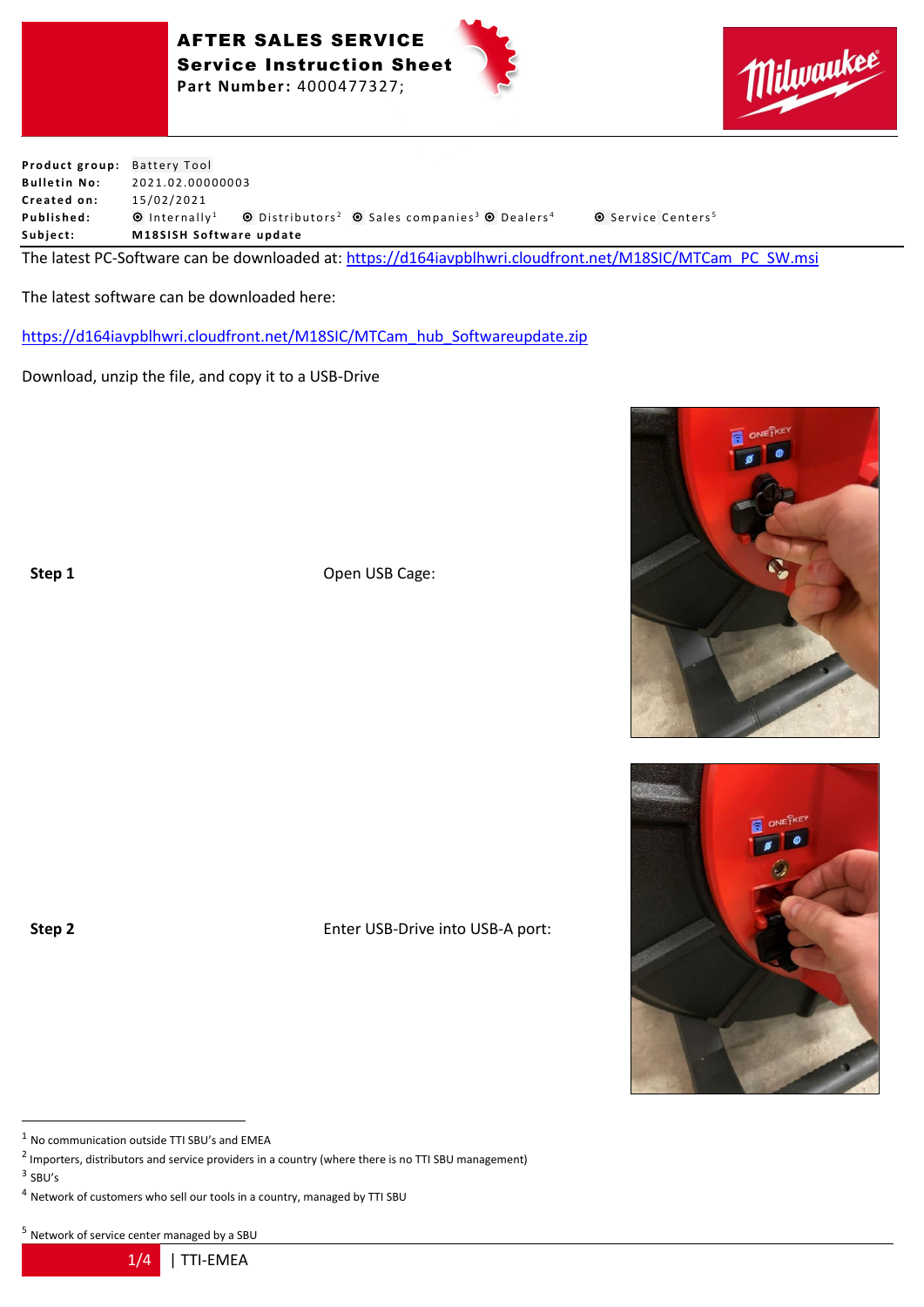AFTER SALES SERVICE Service Instruction Sheet **Part Number:** 4000477327;







**Step 3** Navigate to Settings:

**Step 4** Go to System Update:

## **Step 5** Go to Control Hub:

0 0 **D D Real Exc** 

*Milwaukee* 



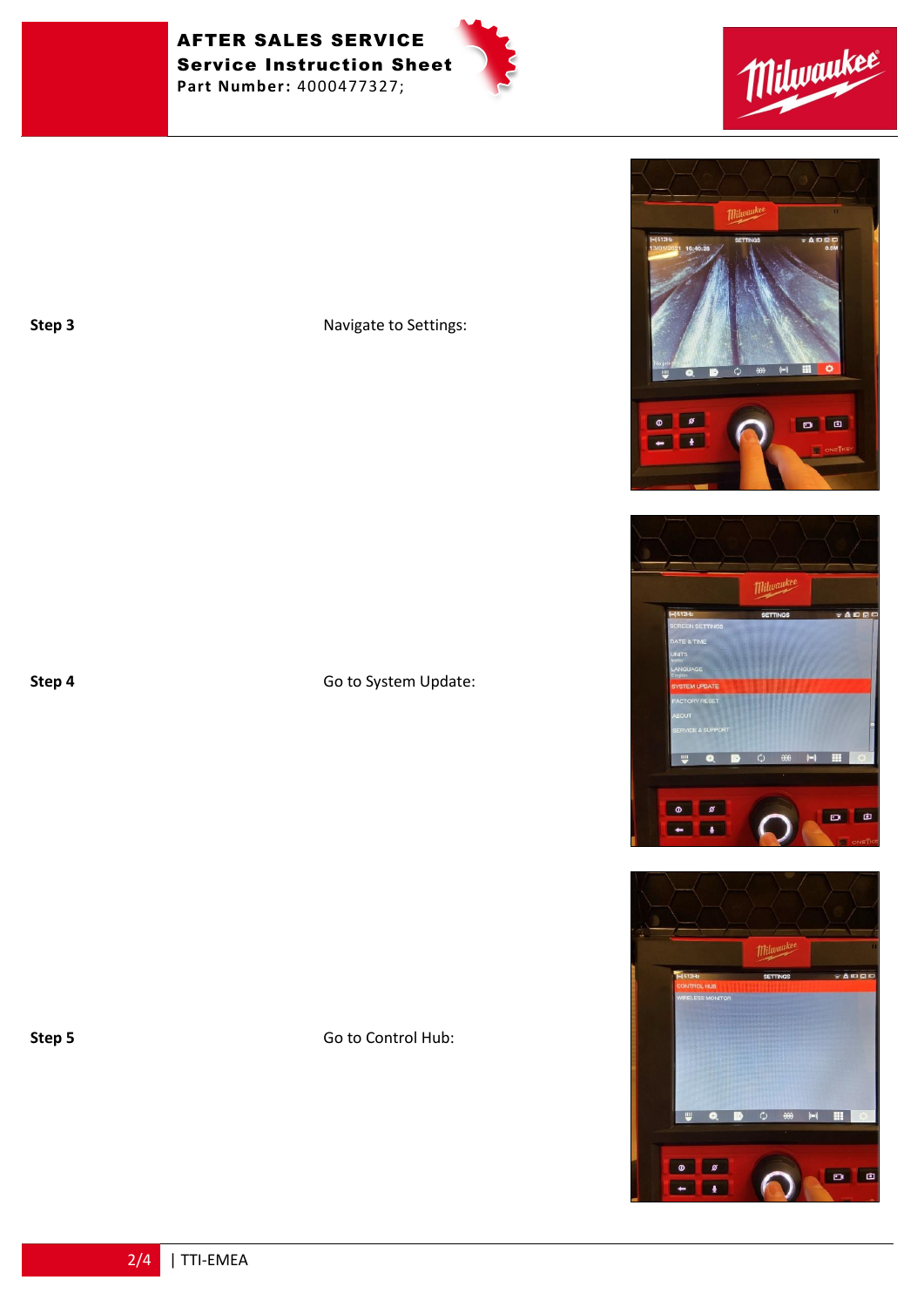AFTER SALES SERVICE Service Instruction Sheet **Part Number:** 4000477327;





**Step 6** Go to Update File:

## **Step 7** Confirm Software Update:

**Step 8** Smart Hub is updating (takes 2-5 minutes)